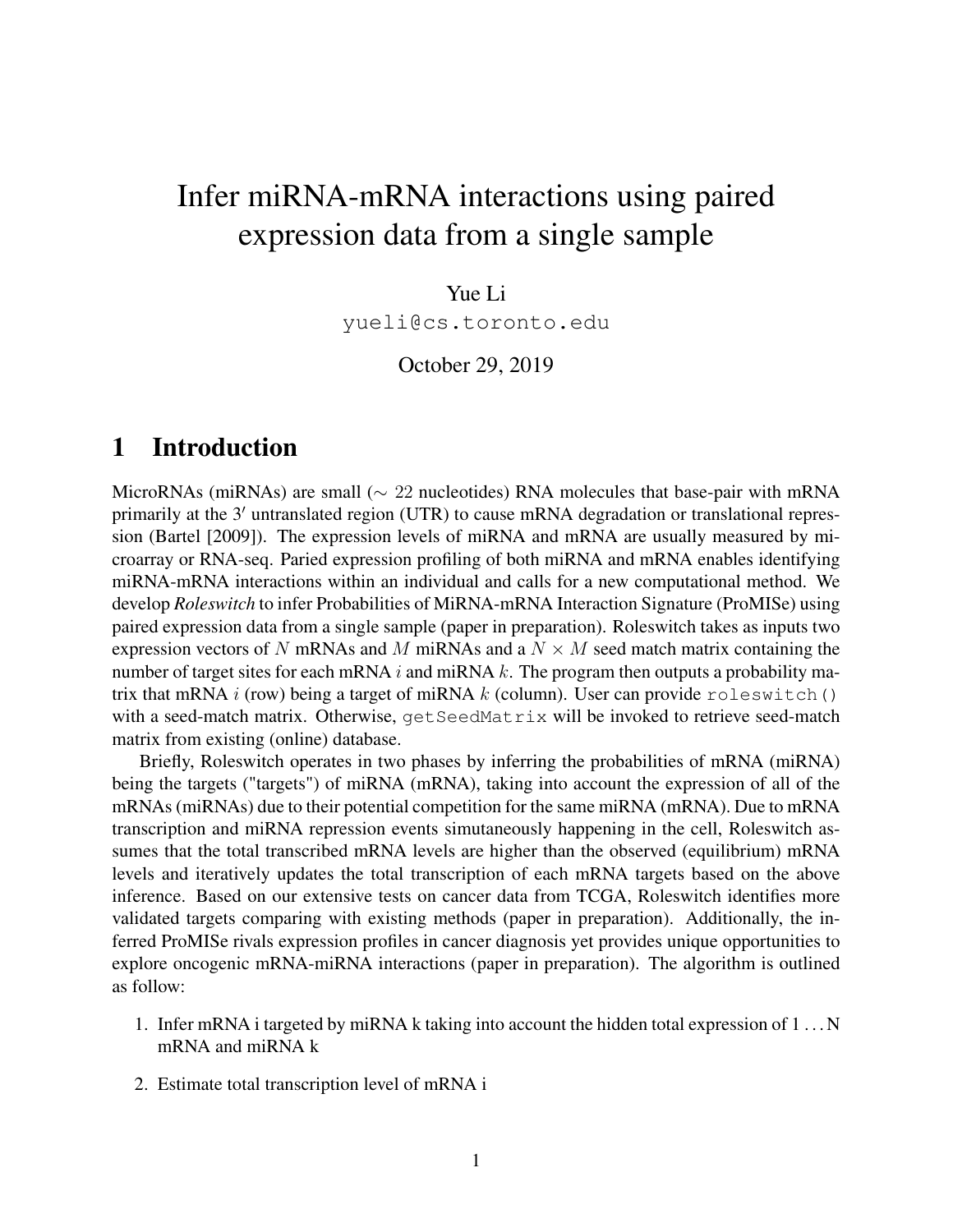- 3. Infer miRNA k "targeted" by mRNA i taking into account 1 . . . M miRNA and mRNA i expression
- 4. Repeat 1-3 until convergence

#### 2 Simulation

To help appreciate the model, this section demonstrates a toy example using simulated data of 10 mRNAs and 4 miRNAs. Specifically, we generated expression of 10 mRNAs and 4 miRNAs from Gaussian distribution using rnorm with mean and standard deviation set to 3 and 1, respectively. The 10  $\times$  4 seed matrix were generated (using rpois) from a Poisson distribution with  $\lambda = 0.2$ .

```
> library(Roleswitch)
> # simulated example
> N < - 10> M \lt- 4> x.o <- matrix(abs(rnorm(N, mean=3)))
> rownames(x.o) <- paste("mRNA", 1:nrow(x.o))
> colnames(x.o) <- "mRNA expression"
> # miRNA expression
> z.o <- matrix(abs(rnorm(M, mean=3)))
> rownames(z.o) <- paste("miRNA", 1:nrow(z.o))
> colnames(z.o) <- "miRNA expression"
> # simulate target sites
> c <- matrix(rpois(nrow(z.o)*nrow(x.o), 0.2), nrow=nrow(x.o))
> # ensure each miRNA (mRNA) has at least one
> # seed (seed match) to a mRNA (miRNA)
> c[apply(c, 1, sum) == 0, sample(1:ncol(c), 1)] <- 1
> c[sample(1:now(c), 1), apply(c, 2, sum) == 0] <- 1
> dimnames(c) <- list(rownames(x.o), rownames(z.o))
> # simulate true labels
> rs.pred <- roleswitch(x.o, z.o, c)
```
As shown in Fig [1,](#page-2-0) the top panels (left to right) display the observed mRNA and miRNA expression, seed-match matrix and inferred total mRNA expression (A-D); the bottom panels display the probability matrix of miRNA-mRNA (i.e. miRNA targeting mRNA), mRNA-miRNA (i.e. mRNA "targeting" miRNA), the dot product of the above two matrices, and the convergence rate (E-H). Such simple example is sufficient to highlight several important features of the proposed model. First and most obviously, mRNA that does not carry a seed match for miRNA has zero probability of being a target of that miRNA, regardless the expression levels, and vice versa (Fig [1C](#page-2-0),E-G). Second,  $p(t_{i,k}^{(x)}|\mathbf{x}^{(t)}, z_k, \mathbf{c}_{.,k})$  (miRNA-mRNA) (Fig [1E](#page-2-0)) and  $p(t_{i,k}^{(z)}|x_i^{(t)})$  $i^{(t)}$ ,  $\mathbf{z}, \mathbf{c}_{i,:}$ ) (mRNAmiRNA) (Fig [1F](#page-2-0)) differ in many cases for the same pair of miRNA and mRNA. Third, the joint probabilities (ProMISe, Fig [1G](#page-2-0)) reflect both aspects of the targeting mechanisms and can differentiate many cases, where the probabilities are equal in either  $p(t_{i,k}^{(x)}|.)$  (Fig [1E](#page-2-0)) or  $p(t_{i,k}^{(z)}|.)$  (Fig [1F](#page-2-0)). Finally,  $p(t^{(x)}|.)$  (or  $p(t^{(z)}|.)$ ) converges quickly in only a few iterations (Fig [1H](#page-2-0)). The same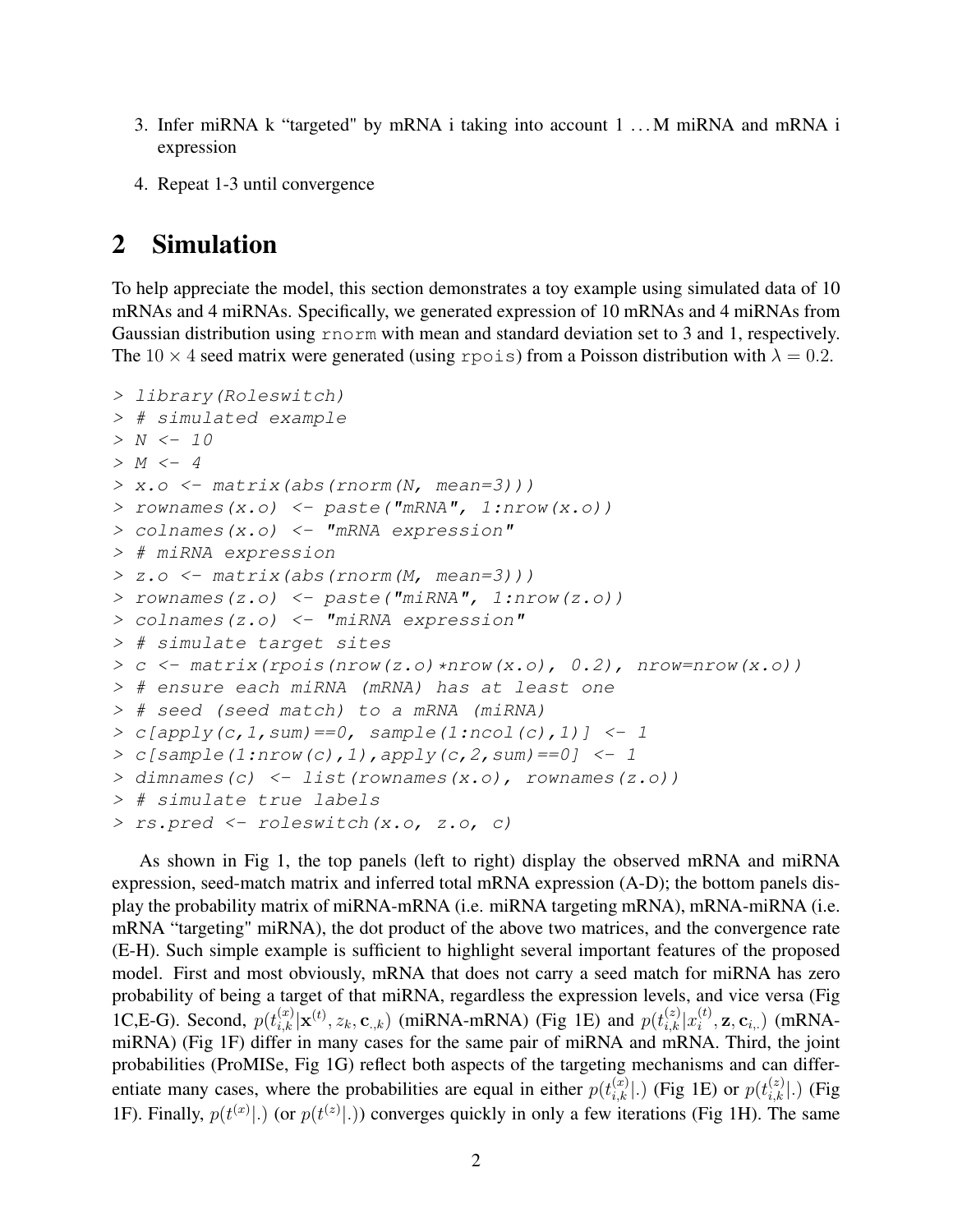<span id="page-2-0"></span>> diagnosticPlot(rs.pred)





Figure 1: From left to right, the top panel displays (A) the 10 simulated mRNA expression, (B) 4 miRNA expression, (C) the  $10 \times 4$  seed-match matrix, and (D) the inferred total mRNA expression by the proposed model; the bottom panel displays (E) the inferred probabilities of the 4 miRNAs targeting the 10 mRNA (miRNA-mRNA), (F) the probabilities of the 10 mRNA "targeting" the 4 miRNAs (mRNA-miRNA), (G) the dot product of the above two matrices (which is defined as ProMISe), and (H) the convergence rate. The coloured rectangles on the particular interaction scores help explain the properties of model in the main text.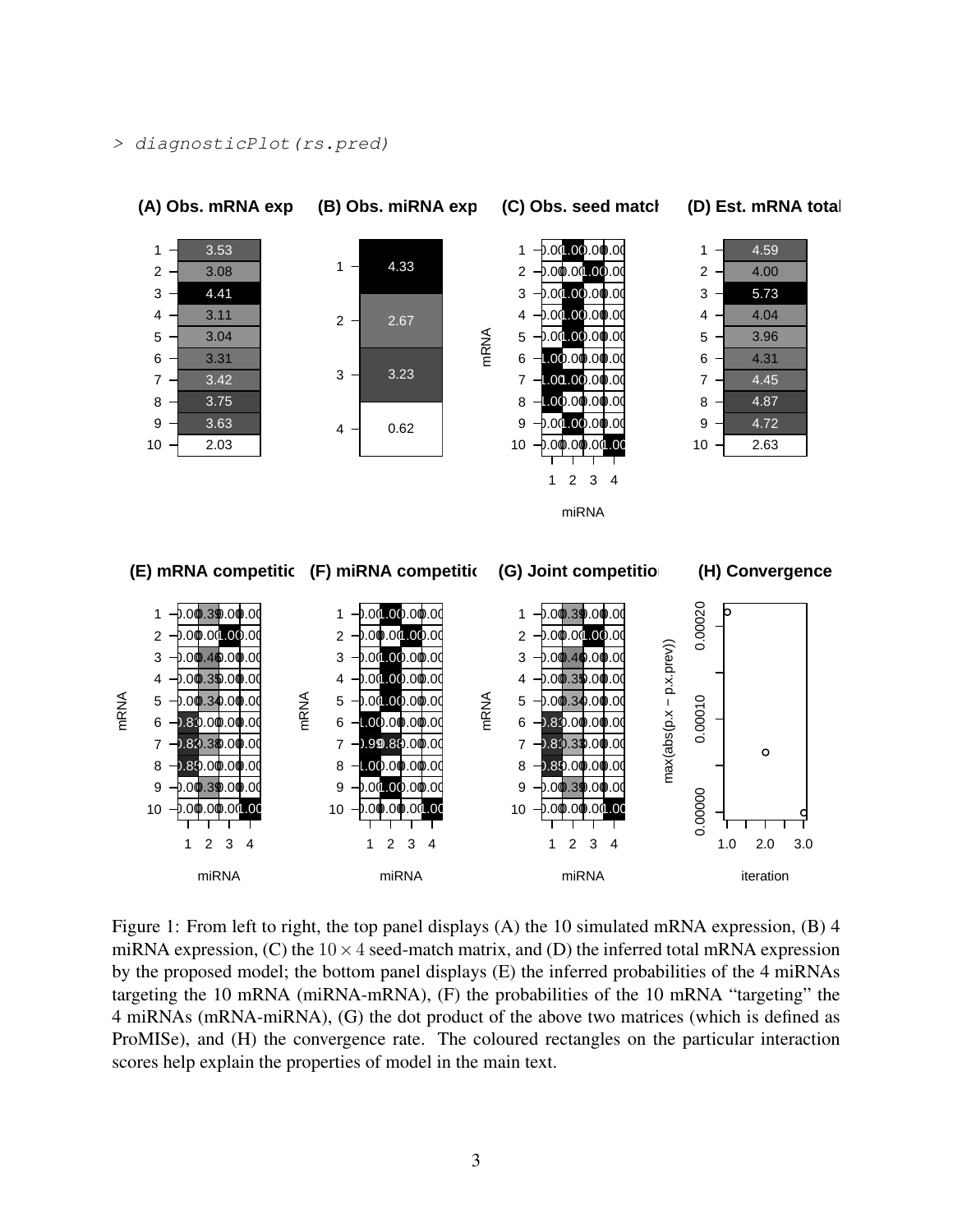holds true for practically large number of mRNAs and miRNAs: the model converges within 10 iterations at  $tol = 10^{-5}$ .

#### 3 Real test

In this section, we demonstrate the real utility of *Roleswitch* in construct ProMISe from a single sample. The test data of miRNA and mRNA expression for the same individual (barcode ID: TCGA-02-0001-01) were downloaded from TCGA GBM. We linear transformed the data to to the non-negative scale since negative expression will produce unexpected results.

```
> data(tcga_gbm_testdata)
> # rescale to non-negative values (if any)
> if(any(x<0)) x <- rescale(as.matrix(x), to=c(0, max(x)))
> if(any(z<0)) z <- rescale(as.matrix(z), to=c(0, max(z)))
```
Next, we obtain seed-match matrix using get SeedMatrix from pre-compiled and processed human target site information hsTargets saved in the *microRNA* package, originally downloaded from Microcosm ([http://www.ebi.ac.uk/enright-srv/microcosm/htdocs](http://www.ebi.ac.uk/enright-srv/microcosm/htdocs/targets/v5/)/ [targets/v5/](http://www.ebi.ac.uk/enright-srv/microcosm/htdocs/targets/v5/)) [Griffiths-Jones et al.](#page-8-1) [\[2008\]](#page-8-1). For each mRNA-miRNA pair, we calculated the number of corresponding target sites. For multiple transcripts of the same gene, we used transcripts with the longest 3'UTR. The end result is a  $N \times M$  seed-match matrix of N distinct mRNAs each corresponding to a distinct gene and M distinct miRNAs. The execution of the follwing code requires *microRNA* package.

```
> seedMatrix <- getSeedMatrix(species="human")
> seedMatrix <- seedMatrix[match(rownames(x),
+ rownames(seedMatrix), nomatch=F),
+ match(rownames(z), colnames(seedMatrix), nomatch=F)]
> x <- x[match(rownames(seedMatrix), rownames(x), nomatch=F), drop=F]
> z <- z[match(colnames(seedMatrix),rownames(z), nomatch=F),,drop=F]
```
We now apply Roleswitch to the test data:

```
> rs.pred <- roleswitch(x,z,seedMatrix)
```
To demonstrate the quality of the prediction, we compare the Roleswitch predicted ProMISe with using seed-match matrix alone. Among the 100-1000 rank with 100-interval from each method, we counted validated targets downloaded from mirTarBase [\(Hsu et al.](#page-9-0) [\[2011\]](#page-9-0)) (http://mirtarbase.mbc.nctu For Roleswitch, we use the joint probability matrix as its final inference of ProMISe. For seedmatch matrix, which does not consider expression data, the mRNA-miRNA interaction was simply ranked by the corresponding total number of target sites - the more target sites a mRNA i has for miRNA  $k$ , the more likely it is the miRNA target. To ascertain functional interaction, we restrict the valdiated miRNAs to validated miRNAs that has nonzero expression values in the sample since miRNAs that do not express at all will not have any target in that sample (evan though they may be validated in some other cell-line or tissues).

We first need to process the validated targets to make it having the same order of dimnames as the seedMatrix: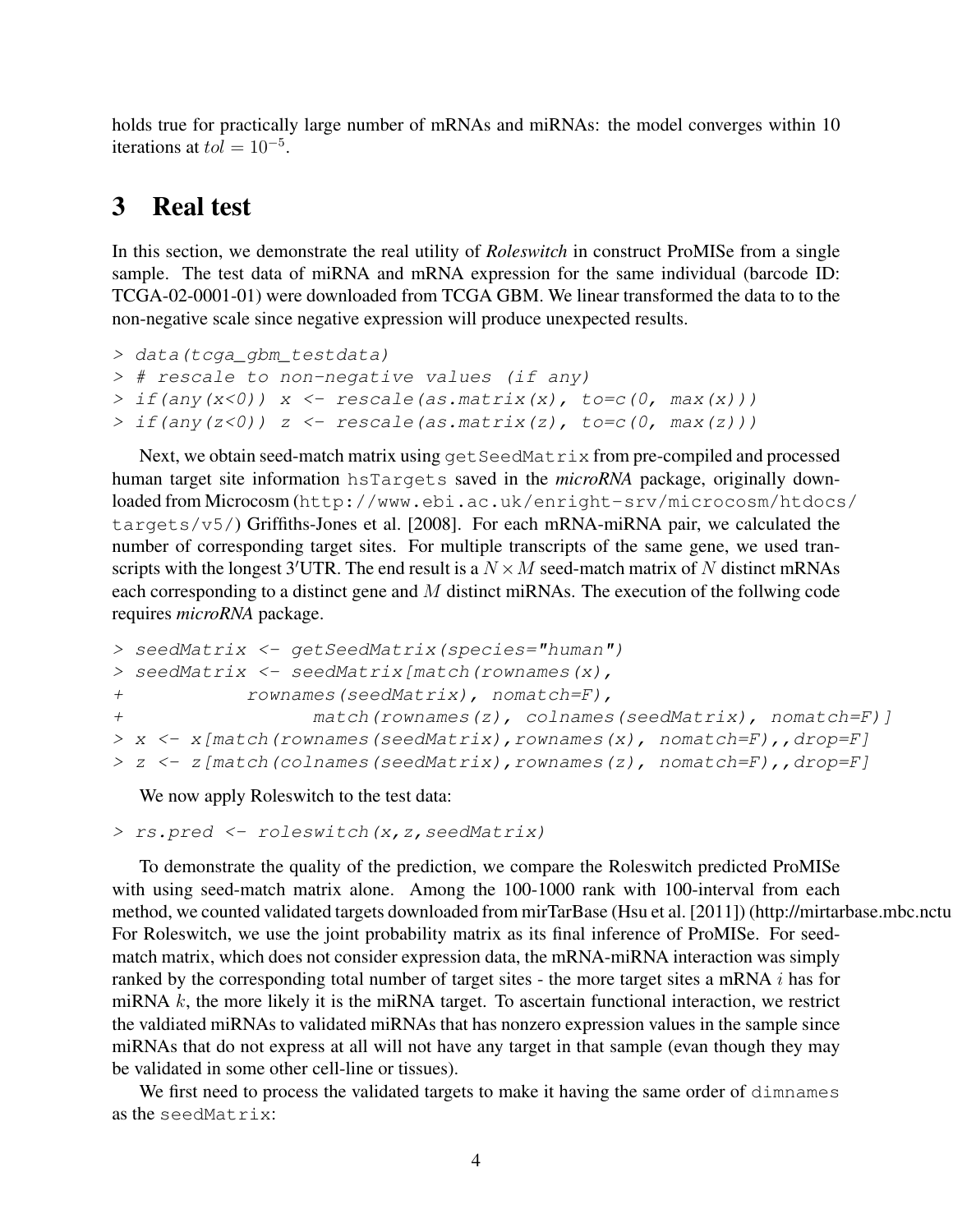```
> # reorder valdiated taregts to match with seedMatrix
> validated <- lapply(colnames(seedMatrix), function(j) {
+
+ as.matrix(rownames(seedMatrix)) %in%
+ as.matrix(subset(mirtarbase, miRNA==j)$`Target Gene`)
+ })
> validated <- do.call("cbind", validated)
> dimnames(validated) <- dimnames(seedMatrix)
```
We now count the validated targets from the top rank targets from Roleswitch and Seed-match matrix and plotted the results in barplot. As shown in Fig [2,](#page-5-0) Roleswitch predicted more validated targets of the expression miRNAs than using Seed-match alone. For more extensive comparison with other exisitng methods, please refer to our paper (once it is published).

```
> toprank <- seq(from=100, to=1000, by=100)
> toprank_eval <- function(pred, decreasing=T, mirna.expr) {
+
+ expressed.miRNA <- rownames(mirna.expr)[mirna.expr > 0]
+
+ tmp <- validated
+
+ tmp[, !colnames(tmp) %in% expressed.miRNA] <- FALSE
+
+ valid <- which(as.numeric(tmp)==1)
+
+ tp <- sapply(toprank, function(n)
+ sum(head(order(pred, decreasing=decreasing), n) \frac{2}{3} valid
+
+ data.frame(rank=toprank, validated=tp)
+ }
> rs.toprank <- data.frame(toprank_eval(as.numeric(rs.pred$p.xz),
+ mirna.expr=z), type="GBM", method="Roleswitch")
> seed.toprank <- data.frame(toprank_eval(as.numeric(seedMatrix),
+ mirna.expr=z), type="GBM", method="Seed Matrix")
> require(ggplot2)
> df <- rbind(rs.toprank, seed.toprank)
> gg <- ggplot(data=df, aes(x=factor(rank), y=validated, fill=method)) +
+
+ theme_bw() + geom_bar(stat="identity", position="dodge") +
+
+ scale_x_discrete("Top rank") +
+
+ scale_y_continuous("Validated targets of expressed miRNAs")
```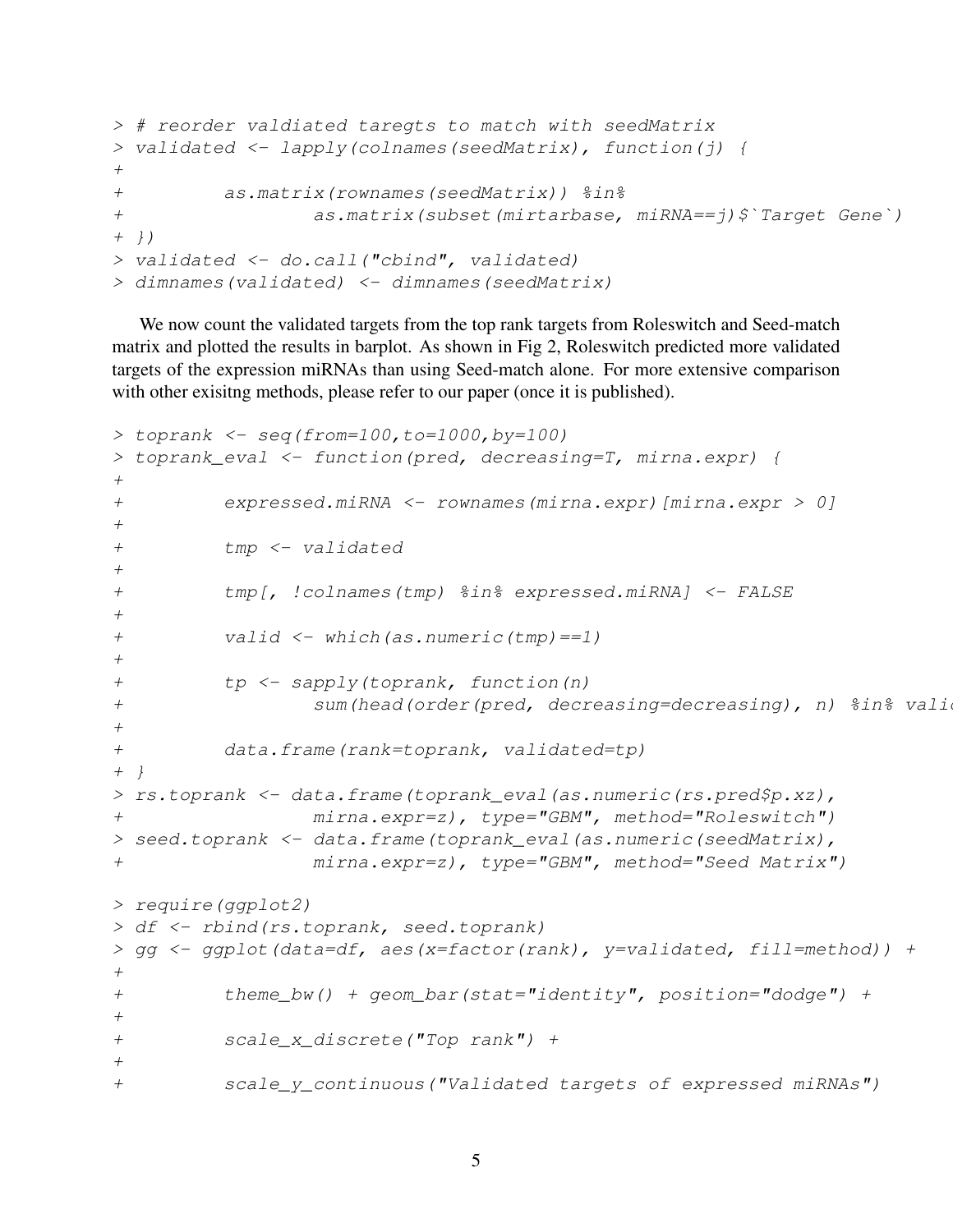<span id="page-5-0"></span>

Figure 2: The number of validated targets selected by Roleswitch and seed match matrix among their top rankings.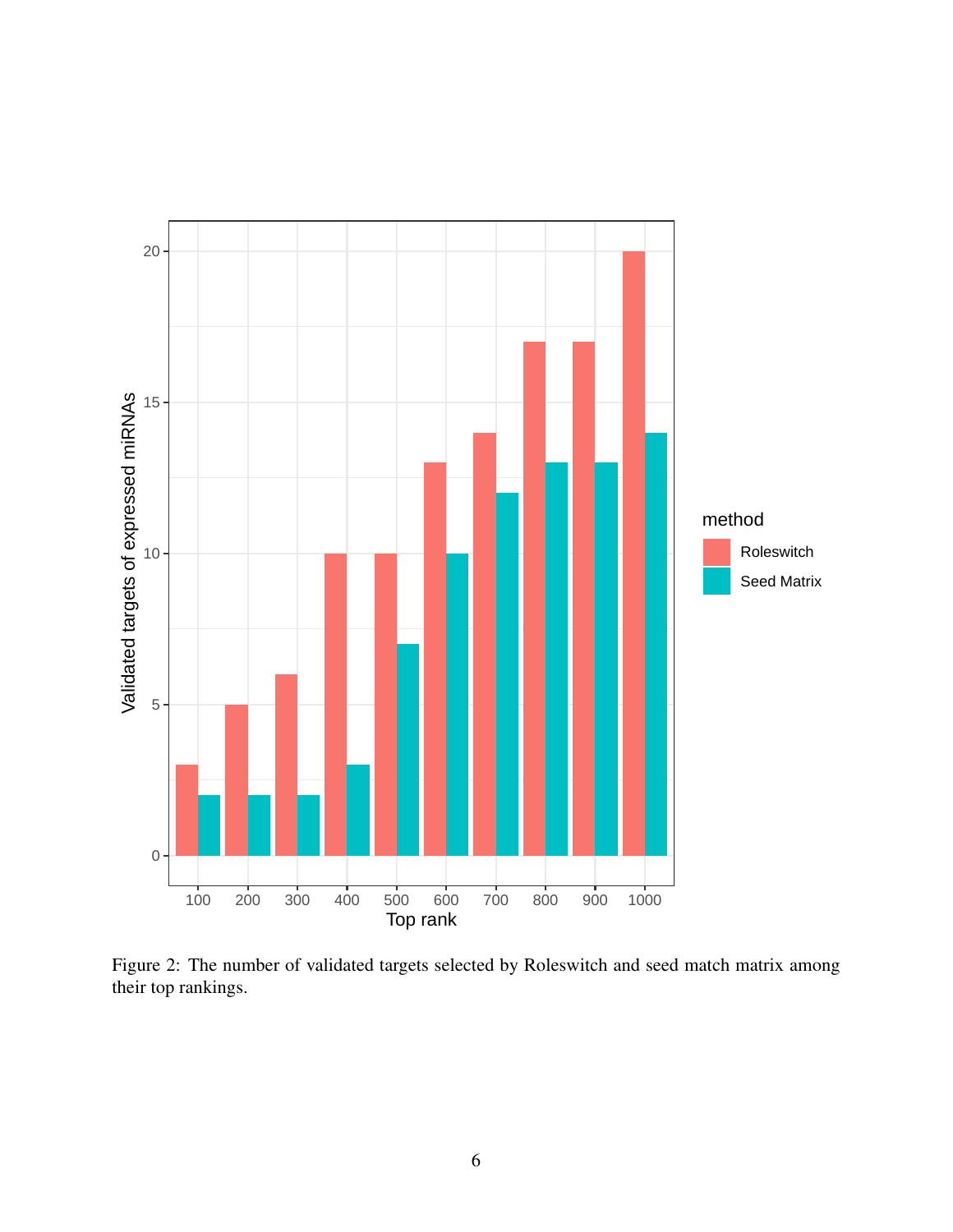## <span id="page-6-1"></span>4 Working with **eSet/ExpressionSet**

Roleswitch supports eSet or ExpressionSet from *Biobase* as input for mRNA expression.<sup>[1](#page-6-0)</sup> For an eSet containing multiple samples, Roleswitch will only take the first sample. Thus, user needs to run Roleswitch multiple times on distinct samples or average the probe values across multiple samples (replicates). In the following example, Roleswitch converts the probe ID to gene symbol using packages dedicated for the chip (i.e., hgu95av2 in the example below), avearges multiple probe values for the same gene or miRNA, and constructs seed match matrix for human, automatically. Fig ?? depicts the  $36 \times 7$  probabilities matrix generated by Roleswitch for the distinct 36 mRNAs being the targets of 7 distinct miRNAs.

```
> # mRNA expression from eSet
> dataDirectory <- system.file("extdata", package="Biobase")
> exprsFile <- file.path(dataDirectory, "exprsData.txt")
> exprs <- as.matrix(read.table(exprsFile, header=TRUE, sep="\t",
+ row.names=1, as.is=TRUE))
> eset <- ExpressionSet (assayData=exprs [, 1, drop=F], annotation="hqu95av2")
> annotation.db <- sprintf("%s.db", annotation(eset))
> # miRNA expression
> mirna.expr <- matrix(
+ c(1.23, 3.52, 2.42, 5.2, 2.2, 1.42, 1.23, 1.20, 1.37),
+ dimnames=list(
+ c("hsa-miR-148b", "hsa-miR-27b", "hsa-miR-25",
+ "hsa-miR-181a", "hsa-miR-27a", "hsa-miR-7",
+ "hsa-miR-32", "hsa-miR-32", "hsa-miR-7"), "miRNA Expression")
+ )
> rs <- roleswitch(eset, mirna.expr)
> promise <- rs$p.xz[apply(rs$p.xz,1,sum)>0, apply(rs$p.xz,2,sum)>0]
```
## 5 Session Info

```
> sessionInfo()
R version 3.6.1 (2019-07-05)
Platform: x86_64-pc-linux-gnu (64-bit)
Running under: Ubuntu 18.04.3 LTS
Matrix products: default
BLAS: /home/biocbuild/bbs-3.10-bioc/R/lib/libRblas.so
LAPACK: /home/biocbuild/bbs-3.10-bioc/R/lib/libRlapack.so
```
locale:

<span id="page-6-0"></span><sup>&</sup>lt;sup>1</sup>For miRNA expression, user still need to provide a  $1 \times M$  matrix containing expression of M miRNAs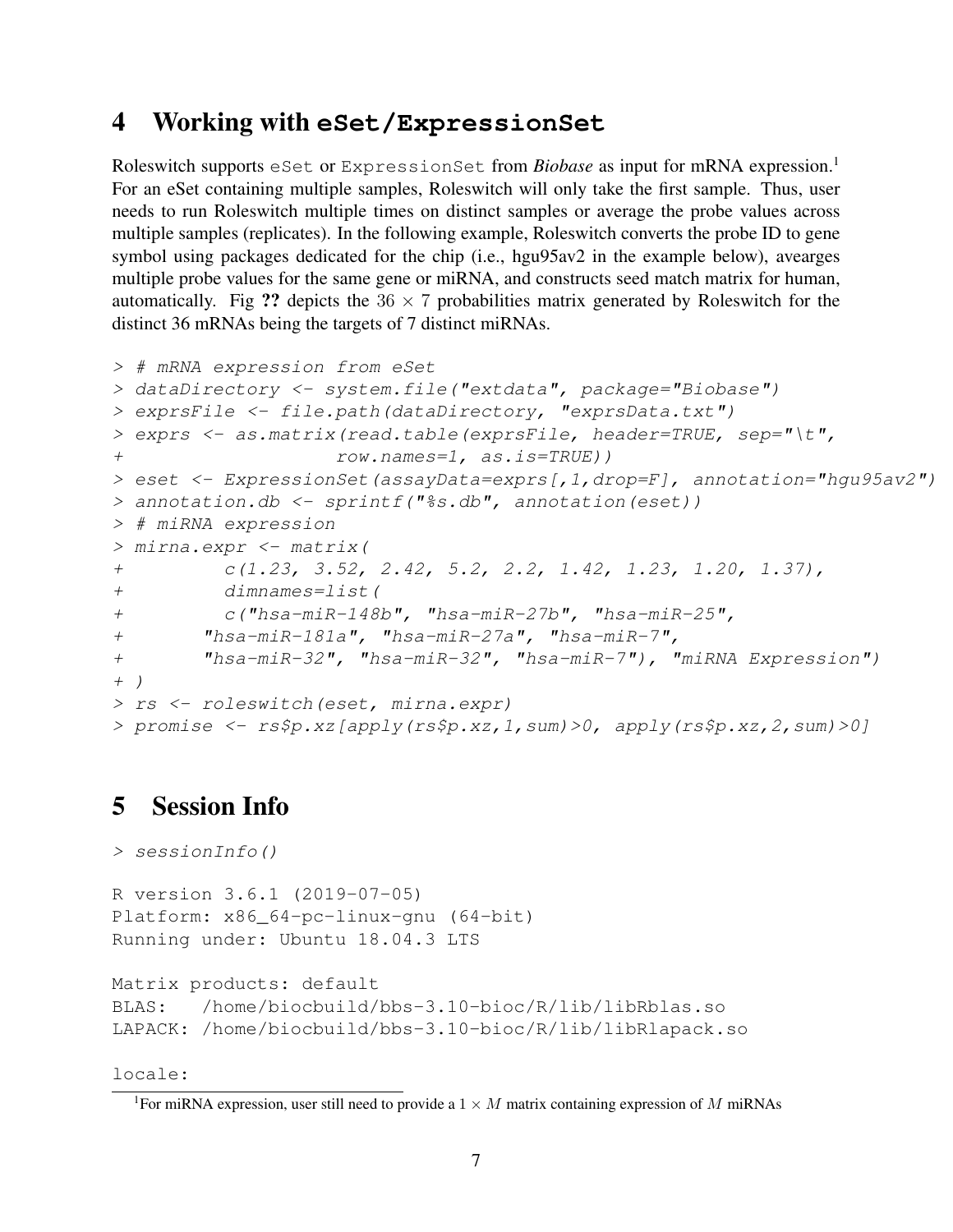> color2D.matplot(promise, extremes=c("white", "red"),

+ main=sprintf("ProMISe"), axes=FALSE, xlab="", ylab="", show.values=T)

> axis(1, at=0.5: (ncol(promise)-0.5), las=3, labels=sub("hsa-","", colnames(pr

> axis(2,at=0.5:(nrow(promise)-0.5),las=2,labels=rownames(promise))



#### **ProMISe**

Figure 3: ProMISe generated from Section [4.](#page-6-1) Probabitlies are displayed in the cells. The intensity of the red color corresponds to the magnitude of the probabilisties (i.e. the higher the probability the more red).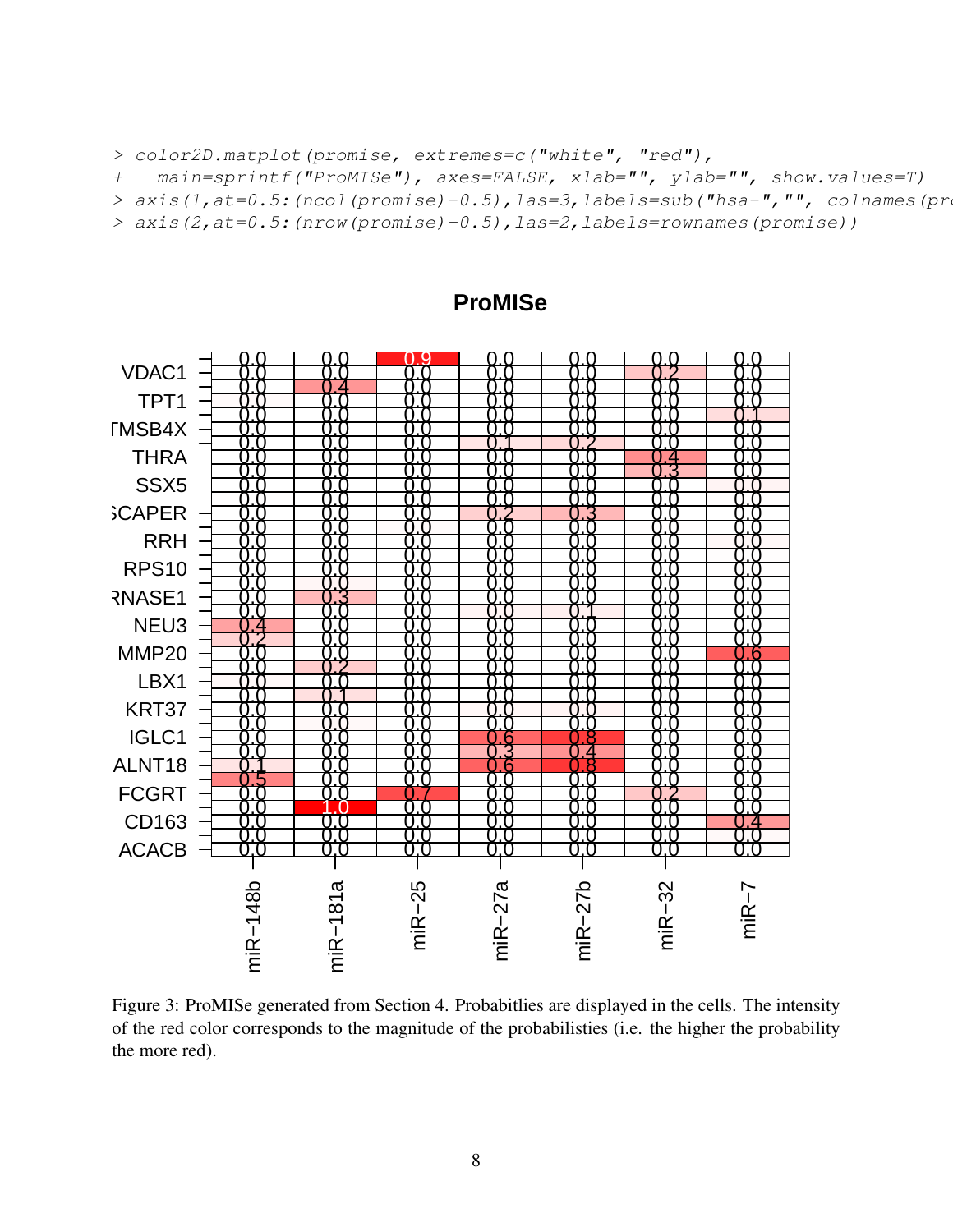```
[1] LC_CTYPE=en_US.UTF-8 LC_NUMERIC=C
 [3] LC_TIME=en_US.UTF-8 LC_COLLATE=C
 [5] LC_MONETARY=en_US.UTF-8 LC_MESSAGES=en_US.UTF-8
 [7] LC_PAPER=en_US.UTF-8 LC_NAME=C
 [9] LC ADDRESS=C LC TELEPHONE=C
[11] LC_MEASUREMENT=en_US.UTF-8 LC_IDENTIFICATION=C
attached base packages:
[1] stats4 parallel stats graphics grDevices utils datasets
[8] methods base
other attached packages:
 [1] hgu95av2.db_3.2.3 org.Hs.eg.db_3.10.0 AnnotationDbi_1.48.0
[4] ggplot2_3.2.1 Roleswitch_1.24.0 DBI_1.0.0
[7] Biobase_2.46.0 Biostrings_2.54.0 XVector_0.26.0
[10] IRanges_2.20.0 S4Vectors_0.24.0 BiocGenerics_0.32.0
[13] biomaRt_2.42.0 microRNA_1.44.0 plotrix_3.7-6
[16] reshape_0.8.8 pracma_2.2.5
loaded via a namespace (and not attached):
 [1] progress 1.2.2 tidyselect 0.2.5 purrr 0.3.3
[4] colorspace_1.4-1 vctrs_0.2.0 BiocFileCache_1.10.0
 [7] blob_1.2.0 XML_3.98-1.20 rlang_0.4.1
[10] pillar_1.4.2 withr_2.1.2 glue_1.3.1
[13] rappdirs_0.3.1 bit64_0.9-7 dbplyr_1.4.2
[16] plyr_1.8.4 stringr_1.4.0 zlibbioc_1.32.0
[19] munsell_0.5.0 gtable_0.3.0 memoise_1.1.0
[22] labeling_0.3 curl_4.2 Rcpp_1.0.2
[25] openssl_1.4.1 backports_1.1.5 scales_1.0.0
[28] bit_1.1-14 hms_0.5.1 askpass_1.1
[31] digest_0.6.22 stringi_1.4.3 dplyr_0.8.3
[34] grid_3.6.1 tools_3.6.1 magrittr_1.5
[37] lazyeval_0.2.2 tibble_2.1.3 RSQLite_2.1.2
[40] crayon_1.3.4 pkgconfig_2.0.3 zeallot_0.1.0
[43] prettyunits_1.0.2 assertthat_0.2.1 httr_1.4.1
[46] R6_2.4.0 compiler_3.6.1
```
## **References**

<span id="page-8-0"></span>David P Bartel. MicroRNAs: Target Recognition and Regulatory Functions. *Cell*, 136(2):215–233, January 2009.

<span id="page-8-1"></span>Sam Griffiths-Jones, Harpreet Kaur Saini, Stijn van Dongen, and Anton J Enright. miRBase: tools for microRNA genomics. *Nucleic acids research*, 36(Database issue):D154–8, January 2008.